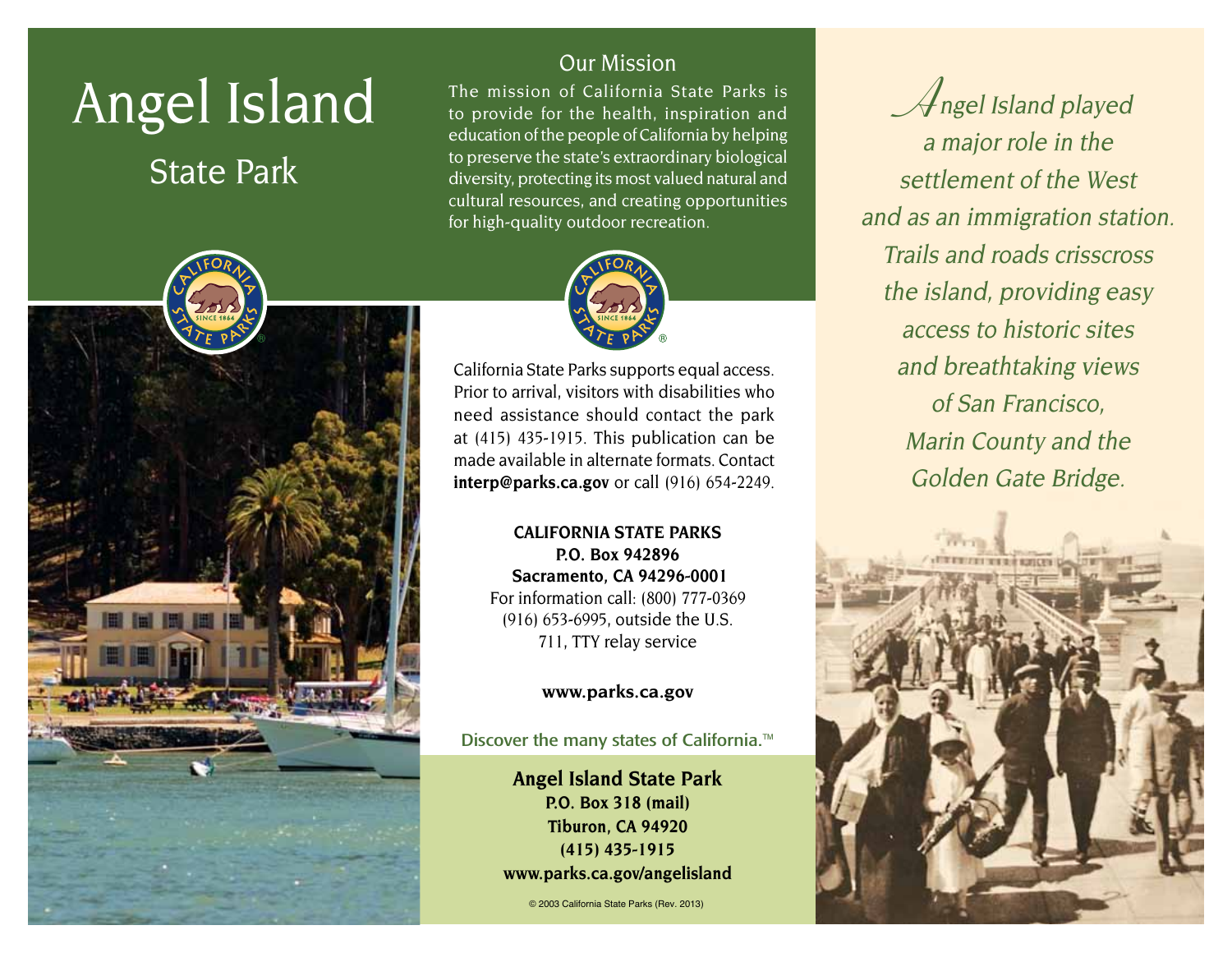**A** ngel Island is a grass- and woodland-<br> **A** from a detention camp for

**covered mountain island** with spectacular views of Marin County, San Francisco and the Golden Gate. Coast Miwok once inhabited the island, and for nearly 100 years—from the Civil War to the Cold War—the federal government used its strategic location for military bases, a quarantine station and an immigration station. Today, trails and roads provide access to the island's many historic sites, facilities and breathtaking views.

#### **CULTURAL HISTORY**

#### **Early Inhabitants**

Coast Miwok began visiting the island about 2,000 years ago. These indigenous people established camps and used the island primarily as a fishing and hunting site.

In 1775, Lt. Juan Manuel de Ayala, a Spanish navigator, sailed the San Carlos into San Francisco Bay and anchored in what is now Ayala Cove. With his pilot, José de Cañizares, he developed one of the first maps of San Francisco Bay. They christened the isle Isla de Los Angeles (Angel Island).

#### **The Army on Angel Island**

In 1863, during the Civil War, the U.S. Army established Camp Reynolds on Angel Island to protect San Francisco Bay. The island later became a garrison for infantry companies, including troops serving in campaigns against American Indians in the West.

The Army designated the entire island Fort McDowell and renamed Camp Reynolds the West Garrison in 1900. New facilities at Quarry Point, called East Garrison, evolved

soldiers returning from the Spanish-American war to a discharge depot. During World War I, East Garrison served as a recruitment and replacement depot and a discharge point for troops returning from the war. Angel Island was an embarkation site for troops headed toward

the Pacific war zone during World War II and a processing facility for prisoners of war. When troops returned from the war, a 60-foot sign with the illuminated words "Welcome Home, Well Done" greeted them from the island. In July 1946, the Army abandoned the island, declaring it surplus property.

The Army returned in 1954 during the Cold War to build a Nike missile site. By 1962 the system had become obsolete, and the Army decommissioned the base and left the island. Most of the island was turned over to California State Parks in 1963.

#### **The Quarantine Station**

In 1891 a Quarantine Station was opened at Ayala Cove (then known as Hospital Cove), where ships from foreign ports could be fumigated and immigrants suspected of carrying diseases could be kept in isolation. As better medical examinations at the ports of embarkation and improved medical practices made lengthy quarantines unnecessary, the U.S. Public Health Service abandoned the Quarantine Station at Angel Island in 1946.



U.S. Immigration Station

#### **The U.S. Immigration Station**

From 1910 to 1940, the United States Immigration Station (USIS), nicknamed "the Guardian of the Western Gate," processed nearly a million immigrants from more than 80 countries. Immigration staff ensured that new arrivals were healthy and self-sufficient. European immigrants and first-class passengers faced only an inspection

aboard ship and were detained infrequently.

Chinese persons were specifically excluded from immigrating to the U.S. by the Chinese Exclusion Act of 1882. Most of the 175,000 Chinese arriving at Angel Island were detained for up to ninety days—a few for almost two years—while their applications were considered. Due to appeals, most immigrants were eventually granted entry to America. Many detainees expressed their anxiety and despair by writing and carving on the wooden walls. Some Chinese wrote emotional poems, still legible today.

A 1940 fire destroyed the administration building, closing the Immigration Station. The first restoration phase of this National Historic



Civil War reenactment at Camp Reynolds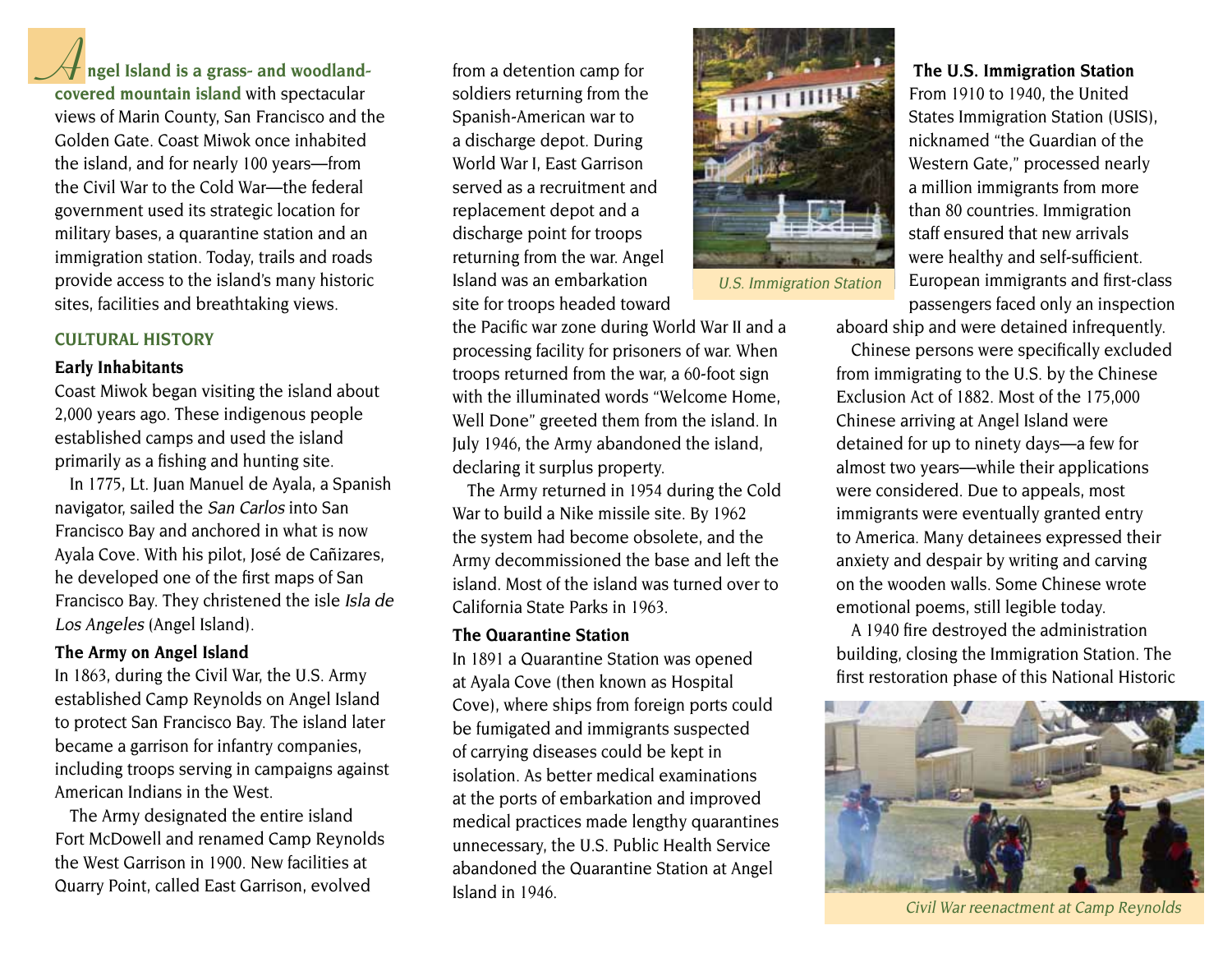Landmark has been completed as a tribute to immigrants from around the world.

#### **NATURAL HISTORY**

Ten thousand years ago, the island was part of the mainland. Angel Island was created by rising oceans at the end of an ice age.

#### **Plant Life**

In the 1800s, cattle grazing and wood harvesting eliminated much of the native oak woodland and coastal brush habitats covering Angel Island.

The U.S. Army and the Immigration Service planted many non-native trees such as eucalyptus and Monterey pine. Since the creation of the state park in 1963, oak, bay, madrone and other native trees and shrubs are reclaiming their habitats. Wildflowers cover the island in spring.

#### **Animal Life**

Deer and raccoons, both excellent swimmers, are the only large land mammals on the island. Harbor seals and California sea lions often sun on the rocks. Birds include scrub jays, hummingbirds, flickers, hawks and owls. Near the coves, visitors may find egrets, grebes, blue herons and brown pelicans.

#### **Getting to the Island**

Angel Island is reachable year-round by public ferries. For information, visit **www.parks.ca.gov/angelisland**.

#### **Activities and Services**

For camping and group picnic reservations, call (800) 444-7275 or visit **www.parks.ca.gov.**

### **Picnicking**

The island's scenic picnic areas have tables, running water and barbecues.

#### **Camping**

The park's four environmental camping areas have water and pit toilets nearby. The East Bay Sites are generally protected from wind. The more exposed Ridge Sites offer views of the Golden Gate Bridge and San Francisco. The Sunrise Sites can be reserved individually or combined as a group camp for up to 24 people. The Kayak Camp on the west side—near a small beach—also accommodates groups up to 20. Kayak campers must secure their boats from high tidewaters. Campers must carry their equipment up to two miles and bring camp stoves or charcoal, as no wood fires are allowed on the island.

#### **Boating**

Boat slips are available first-come, firstserved from 8 a.m. until sunset. Overnight mooring buoys are available first-come, first-served. A fee is charged for both day use and overnight mooring, with a seven-night limit. All boaters must tie fore and aft due to swift currents.

#### **Tours**

Tours of historic buildings and sites are available. Guided nature hikes can be scheduled upon request, and tram tours are available seasonally. Call (415) 435-5537 or email **tours.angelisland@parks.ca.gov** for information and scheduling.

**Hiking and Bicycling** Hikers have 13 miles of trails and

roadways while cyclists have access to nine miles. Foot trails and Mount Livermore are closed to cyclists. The speed limit is 15 mph, and cyclists age 17 and under are required to wear helmets. Watch for vehicles on



Golden Gate Bridge view

roadways. Bicycles can be rented seasonally from the onsite Angel Island Company.

For more activity information, visit **www.angelisland.com** or call (415) 435-3392.

# **Accessible FEATURES**

A number of facilities, several restrooms, one campsite and the tram tour are accessible. Because of the hilly terrain and ongoing improvements, visitors are encouraged to call the park in advance or visit **http://access.parks.ca.gov** for more information about accessible features.

#### **please remember**

- State law protects all natural and cultural resources—wildlife, rocks, plants and structures. Do not disturb them.
- Only service or assistance animals are allowed on the island.
- Stay on designated trails to avoid ticks and poison oak.
- Do not feed raccoons or other wildlife.
- Roller skates, roller blades, scooters and skateboards are not allowed anywhere on the island.
- Flicker **History Hikers have 13 miles of trails and Wood fires are not permitted.**